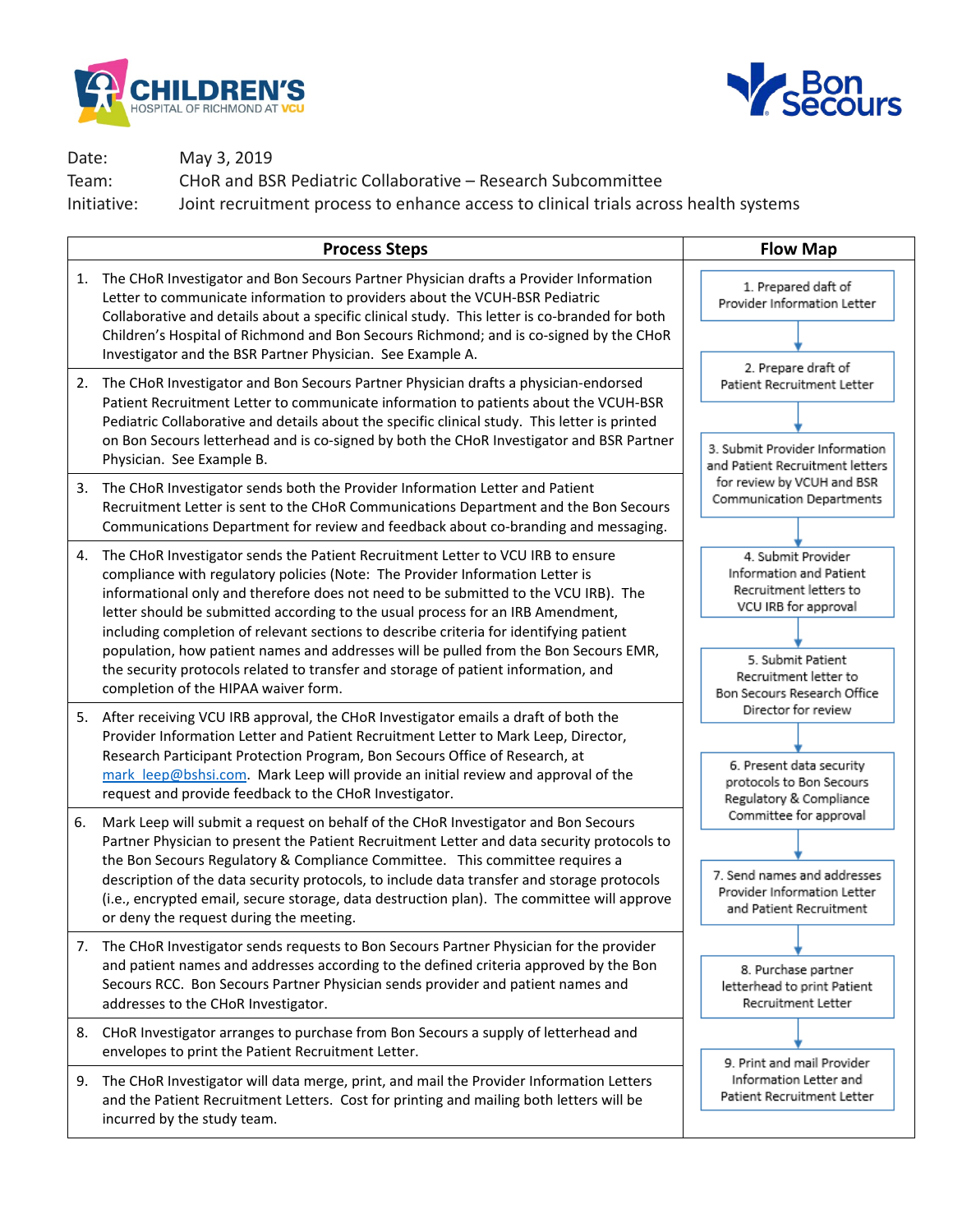



## Dear Provider,

Bon Secours Health System and the Children's Hospital of Richmond at Virginia Commonwealth University (CHoR) are collaborating to increase access to pediatric clinical trials, including those addressing pediatric obesity. As you are well aware, pediatric overweight and obesity remain national crises, affecting about 1 in 3 children. The Healthy Lifestyles Center (HLC) at CHoR was established in 2012 and is dedicated to reducing pediatric obesity through both clinical and research endeavors, with an overall goal to further our understanding of effective treatment approaches. This letter is to provide you with information about a currently funded clinical trial at the HLC addressing pediatric obesity, from which your patients might benefit.

The HLC currently has active clinical trials funded by the National Institutes of Health, and offered at no cost to families. Note that a referral to one of these research trials is not a referral for clinical care. Although one of the team's medical providers will conduct an examination as part of study clearance, we refer patients back to you with any concerns identified, and do not assume clinical care for patients who have enrolled in a trial. We hope that their participation in this clinical trial might help you address their overweight or obesity, and teach them skills that last well beyond the program duration.

The trial is briefly described below, with more information in the enclosed flyers. We have also provided recruitment postcards if you have patients who might be eligible and interested. We are happy to provide more recruitment materials if you would like.

## **TEENS**

- Principal Investigator: Dr. Melanie Bean
- Research Question: TEENS is a large fully-powered trial **investigating the role of parents in adolescent obesity treatment**, and is based on our pilot trial. Parents are randomized to either: 1) parent skills training, or 2) their own concurrent behavioral weight loss treatment. Both are empirically supported treatments, with potential to positively impact adolescent outcomes. All adolescents participate in our established group-based weight management treatment.
- Eligibility: Adolescents with BMI  $>85<sup>th</sup>$  percentile, aged 12-16 years and a participating parent.
- Program duration: 4-month active treatment with follow up through 1 year.
- Format: Weekly group-based (same gender) sessions with a behavior coach and/or registered dietitian; teens also exercise with a personal trainer at least once per week at the HLC gym. Parents are in groups separate from their teens.
- Recruitment: Will begin enrolling in early 2019, with the first groups starting in summer 2019; **recruitment will be ongoing for the next 5 years**.
- Study website: [www.chrichmond.org/Teens](http://www.chrichmond.org/Teens)

For more information about research endeavors at the HLC, please visit [https://www.chrichmond.org/Services/Healthy-](https://www.chrichmond.org/Services/Healthy-Lifestyles-Center.htm)[Lifestyles-Center.htm.](https://www.chrichmond.org/Services/Healthy-Lifestyles-Center.htm) Interested patients can visit the study websites, or contact us at 804-527-4756 o[r teens@vcuhealth.org](mailto:teens@vcuhealth.org) for more information or to conduct an eligibility screening.

Thank you for your collaboration as we work together to address pediatric obesity. Bon Secours and CHoR look forward to continued opportunities to increase access to research addressing pediatric health concerns in our region and beyond.

Sincerely,

Melanie Bean, PhD LCP Edmond "Trey" Wickham III, MD MPH Carl B. Rountree, Jr., MD<br>Associate Professor of Pediatrics Associate Professor, Internal Medicine and Pediatrics Pediatric Gastroenterology Associate Professor, Internal Medicine and Pediatrics Co-Director, Healthy Lifestyles Center Co-Director, Healthy Lifestyles Center Bon Secours Health System Children's Hospital of Richmond at VCU Children's Hospital of Richmond at VCU